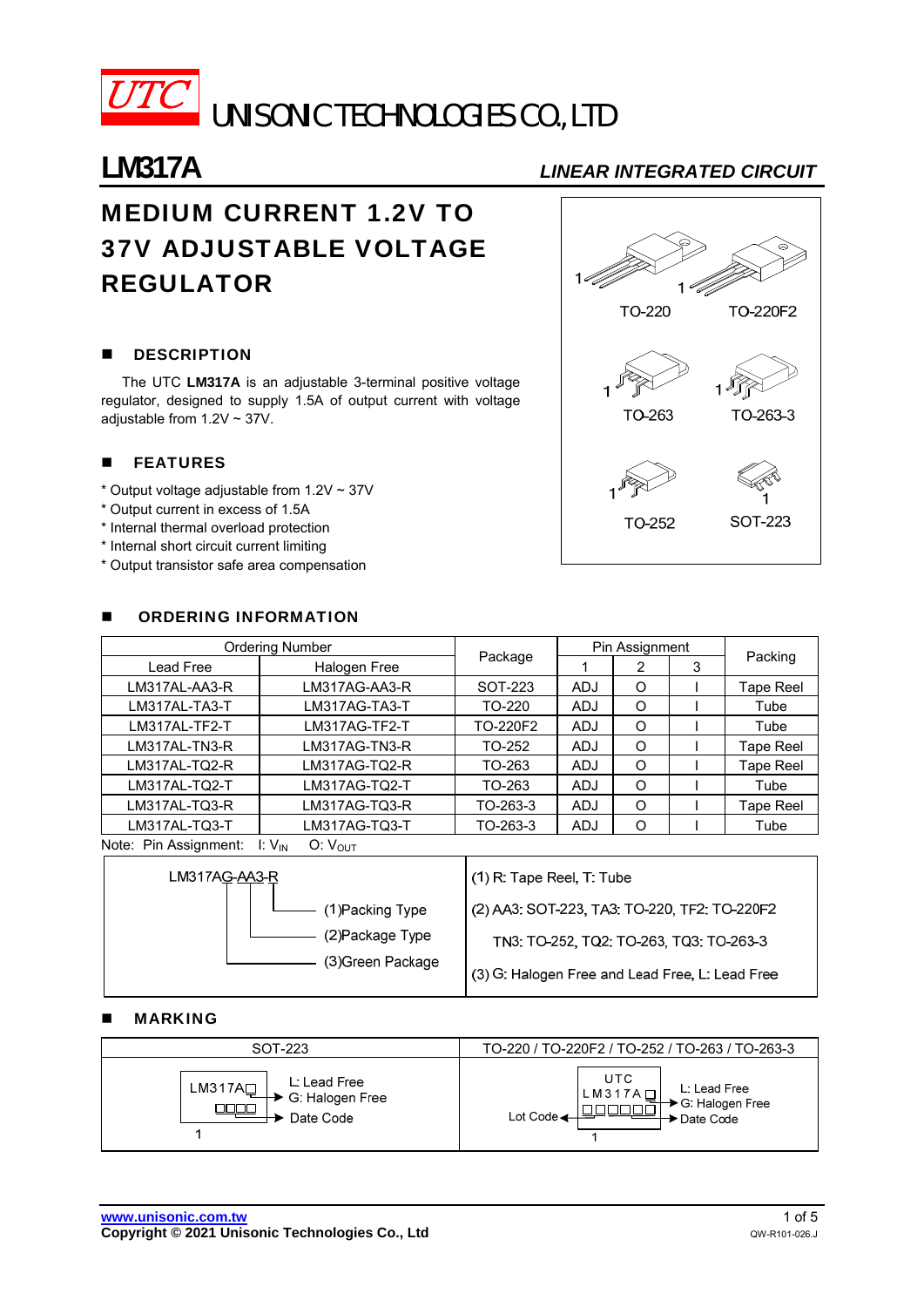### **BLOCK DIAGRAM**



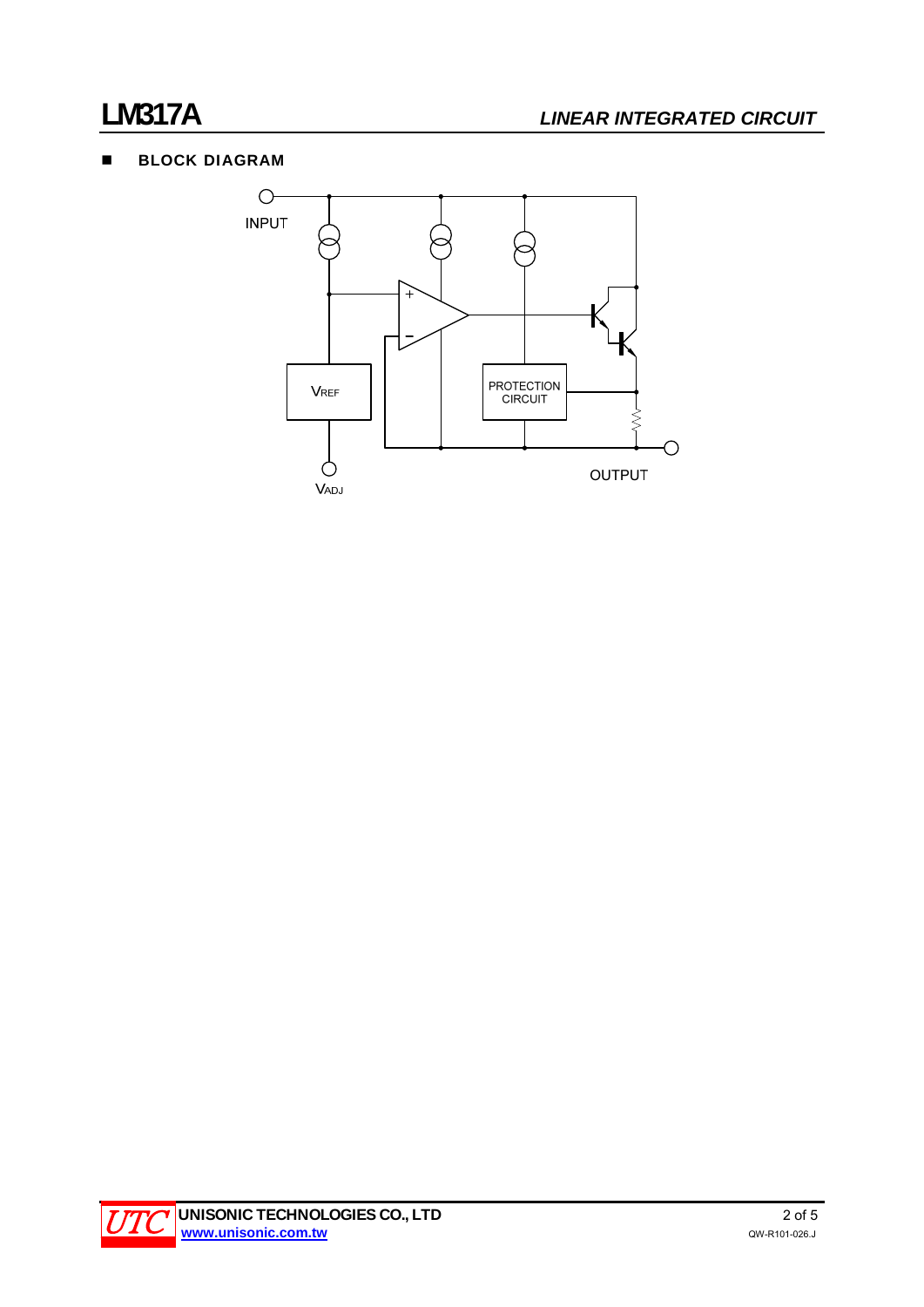### **ABSOLUTE MAXIMUM RATINGS**

| <b>PARAMETER</b>                  | <b>SYMBOL</b>                  | <b>RATINGS</b>     | UNIT |
|-----------------------------------|--------------------------------|--------------------|------|
| Input-Output Voltage Differential | $V_{IN}$ - $V_{OUT}$           | 40                 |      |
| Power Dissipation                 | $P_D$                          | Internally limited |      |
| <b>Junction Temperature</b>       |                                | $+150$             | °C   |
| <b>Operating Temperature</b>      | $\mathsf{T}_{\mathsf{OPR}}$    | $-40 \sim +125$    | °С   |
| Storage Temperature               | $\mathsf{\Gamma}_{\text{STG}}$ | $-65 - +150$       | °C   |

Note: Absolute maximum ratings are those values beyond which the device could be permanently damaged. Absolute maximum ratings are stress ratings only and functional device operation is not implied.

#### **THERMAL DATA**

| <b>PARAMETER</b>    |                           | <b>SYMBOL</b>     | <b>RATINGS</b> | <b>UNIT</b> |
|---------------------|---------------------------|-------------------|----------------|-------------|
| Junction to Ambient | SOT-223                   |                   | 140            | °C/W        |
|                     | TO-220/TO-220F2           | $\theta_{JA}$     | 50             | °C/W        |
|                     | TO-252                    |                   | 103            | °C/W        |
|                     | TO-263/TO-263-3           |                   | 62.5           | °C/W        |
|                     | SOT-223                   | $\theta_{\rm JC}$ | 23.5           | °C/W        |
| Junction to Case    | TO-220/TO-263<br>TO-263-3 |                   | 5              | °C/W        |
|                     | TO-220F2                  |                   | 8              | °C/W        |
|                     | TO-252                    |                   | 12             | °C/W        |

### **ELECTRICAL CHARACTERISTICS**

 $(V_{\text{IN}}-V_{\text{OUT}}=5V, I_{\text{OUT}}=0.5A, P_{\text{MAX}}=20W, T_A=25^{\circ}C,$  unless otherwise specified.)

| <b>PARAMETER</b>                    | <b>SYMBOL</b>           | <b>TEST CONDITIONS</b>                                                                                                         |                      | <b>MIN</b> | <b>TYP</b> | <b>MAX</b> | UNIT              |
|-------------------------------------|-------------------------|--------------------------------------------------------------------------------------------------------------------------------|----------------------|------------|------------|------------|-------------------|
| Line Regulation                     |                         | $\Delta V_{\text{OUT}}/V_{\text{OUT}} 3V \leq V_{\text{IN}}-V_{\text{OUT}} \leq 40V$ , $I_{\text{OUT}}=100 \text{mA}$          |                      |            | 0.01       | 0.04       | %N                |
|                                     | $\Delta V_{\text{OUT}}$ | $10mA \leq I_{OUT} \leq 1.5A$                                                                                                  | V <sub>OUT</sub> ≤5V |            | 5          | 25         | mV                |
| Load Regulation                     |                         |                                                                                                                                | V <sub>OUT</sub> ≥5V |            | 0.1        | 0.5        | $\%$              |
| Adjustable Pin Current              | $I_{ADJ}$               |                                                                                                                                |                      |            | 50         | 100        | μA                |
|                                     | $\Delta I_{ADJ}$        | 3V≤V <sub>IN</sub> -V <sub>OUT</sub> ≤40V,                                                                                     |                      |            |            | 5          | μA                |
| Adjustable Pin Current Change       |                         | 10mA≤ $I_{OUT}$ ≤500mA                                                                                                         |                      |            | 0.2        |            |                   |
| Reference Voltage                   | <b>V<sub>REF</sub></b>  | 3V≤V <sub>IN</sub> -V <sub>OUT</sub> ≤40V,<br>10mA $\leq$ I <sub>OUT</sub> $\leq$ 1.5A, P <sub>D</sub> $\leq$ P <sub>MAX</sub> |                      | 1.20       | 1.25       | 1.30       | V                 |
|                                     |                         |                                                                                                                                |                      |            |            |            |                   |
| <b>Temperature Stability</b>        |                         | T <sub>MIN</sub> ≤TJ≤T <sub>MAX</sub>                                                                                          |                      |            | 0.7        |            | %N <sub>OUT</sub> |
| Minimum Load Current for Regulation | $I_{L(MIN)}$            | V <sub>IN</sub> -V <sub>OUT</sub> =40V                                                                                         |                      |            |            | 4.5        | mA                |
|                                     | $I_{O(MAX)}$            | V <sub>IN</sub> -V <sub>OUT</sub> =40V, P <sub>D</sub> ≤P <sub>MAX</sub>                                                       |                      | 0.3        | 0.4        |            | A                 |
| Maximum Output Current              |                         | $V_{IN}$ - $V_{OUT}$ =15V, $P_D$ $<$ $P_{MAX}$                                                                                 |                      | 1.5        | 2.2        |            | A                 |
| RMS Noise vs. % of Vout             | eN                      | 10Hz≤f≤10KHz                                                                                                                   |                      |            | 0.003      |            | %N <sub>OUT</sub> |
|                                     | <b>RR</b>               | $V_{\text{OUT}}$ =10V, f=120H <sub>z</sub>                                                                                     | $C_{ADJ} = 0$        |            | 65         |            | dB                |
| Ripple Rejection                    |                         |                                                                                                                                | CADJ=10µF            | 66         | 80         |            | dB                |

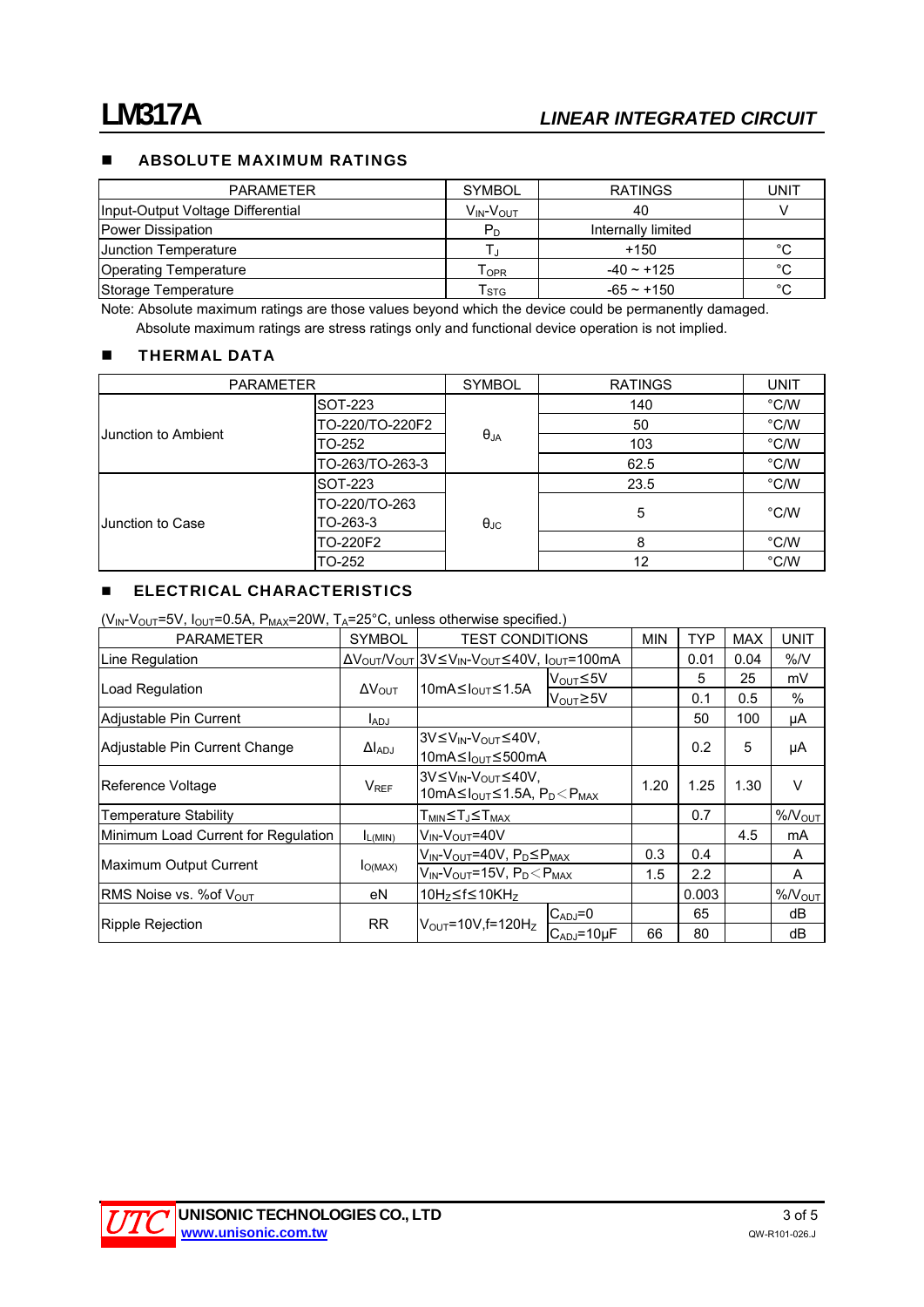## **LM317A** *LINEAR INTEGRATED CIRCUIT*

### **APPLICATION CIRCUITS**



 $V<sub>OUT</sub>=1.25V×(1+R2/R1)+I<sub>ADJ</sub>×R2$ 

C1 is required when regulator is located an appreciated distance from power supply. Co is needed to improve transient response.









$$
I_{O(MAX)} = (\frac{V_{REF}}{R1}) + I_{ADJ} = \frac{1.25V}{R1}
$$

$$
I_{O(MIN)} = (\frac{V_{REF}}{R1+R2}) + I_{ADJ} = \frac{1.25V}{R1+R2}
$$

#### **Fig.3 Soft Start Application Fig.4 Constant Current Application**